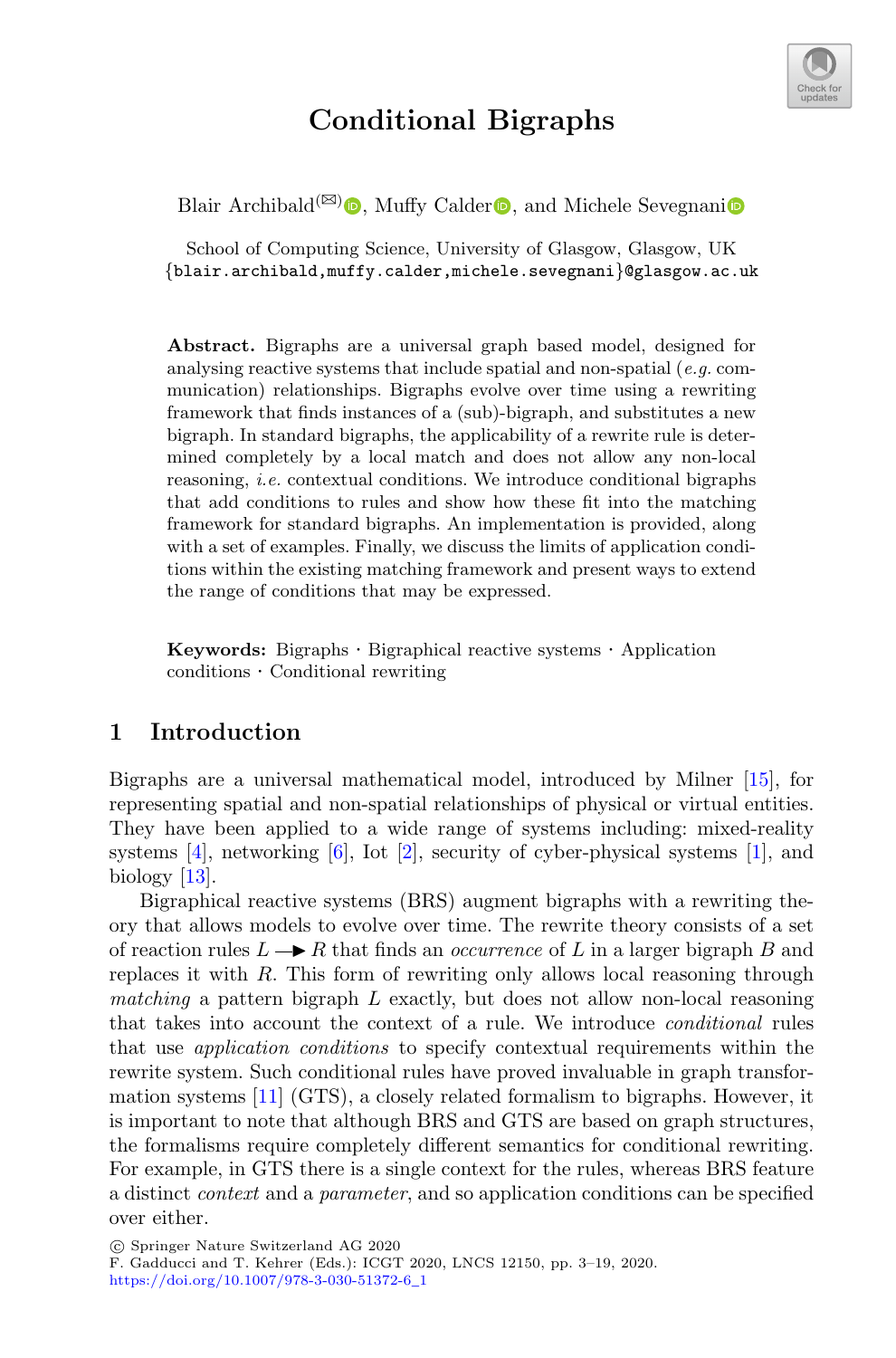A common requirement for conditional rules in BRS is to avoid the duplication of links between entities. As an example, consider the createLink rule shown in Fig. [1a](#page-1-0) (full details of this notation is in Sect. [2\)](#page-2-0). Bigraphs consist of entities, A, B and L, shown as shapes that are related either by a nesting relationship  $- L$  *inside*  $A -$  or via the green hyperlinks. Sites (grey rectangles) represent parts of the system that have been abstracted away, *i.e.* other bigraphs may appear inside. Without an application condition, this rule allows *any* number of L-L links to be created between an A and a B; this is because the sites may contain any number of other entities, including existing L entities. If we wish to restrict to *single* L-L links between A-B pairs, we have to employ some sort of *tagging* scheme [\[6](#page-15-1)], often coupled with *rule priorities* [\[3\]](#page-15-5), that can determine when a link does or does not exist. In practice, this requires an extra entity (for tagging) and additional (four) reaction rules. This inflates the model with non-domain specific rules, generates additional control-only steps in the resulting transition system, and, more importantly, obfuscates the purpose of the rule, which is to create non-duplicate links.

With conditional rules, we can achieve this goal in a *single* rewrite step. In the example, we create a conditional rule though the addition of a negative application condition, which is shown in Fig. [1b](#page-1-0). This states that within the *parameter* of the rule, *i.e.* in the *sites*, we must not find an existing L-L link. If such a link is found then the rule does not apply. Consider application of the rule to the example bigraph in Fig. [1c](#page-1-0). For the linked A, the existing L entities appear *inside* the two sites of the parameter (of the left-hand side of the rule). As the parameter negative condition forbids such a shape to appear in the left-hand side, no new link can be created. On the other hand, for the unlinked A, no L-L link is present in the parameter and so the negative condition is not satisfied, and a new link can be created.



<span id="page-1-0"></span>**Fig. 1.** Negative application condition to avoid duplicate L-L links. (b) Negative application condition for the parameter. Given the bigraph in (c), the rule does not apply for the already linked A and B but does for the unlinked A and B. (Color figure online)

In Sects. [3–](#page-5-0)[5](#page-7-0) we show that conditional rules are possible within Milner's original BRS formalism, and we give our implementation in BigraphER [\[19](#page-16-2)]. In Sect. [6](#page-10-0) we reflect on the fact that, due to how bigraph matching is defined, conditional rules are limited in the conditions that can be expressed. We discuss these limitations, with examples, and indicate possible extensions that include matching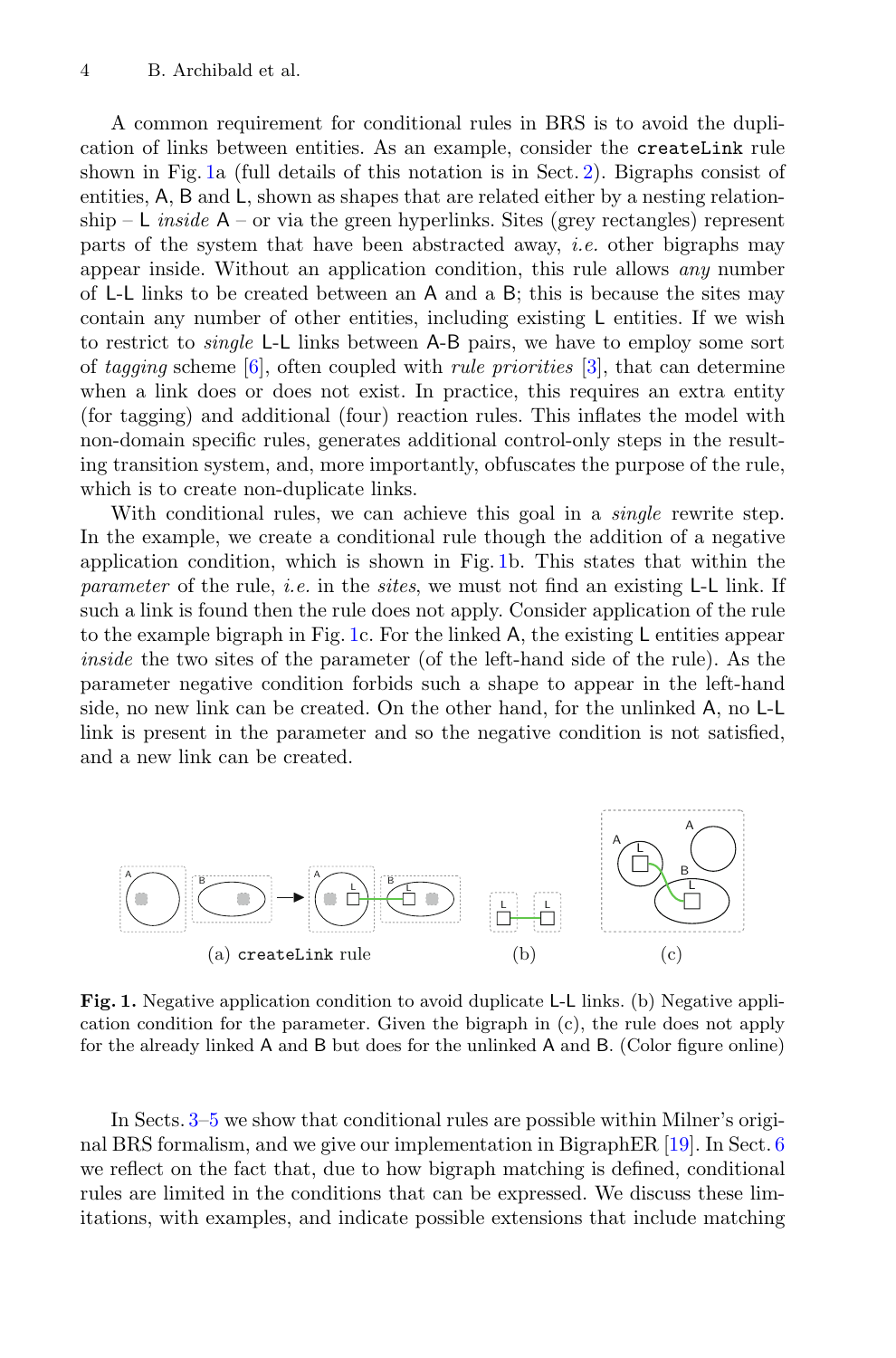on names and patterns, spatial logics to encode spatial context, and matching with sorting schemes, site numbering, and nested application conditions.

We make the following contributions:

- We extend the original formalism of bigraphs to support non-local application conditions for bigraphical reactive systems.
- To show application conditions are both implementable and useful, we implement application conditions in BigraphER [\[19](#page-16-2)] and provide example models that highlight common uses of application conditions in practice.
- We show the limits of such an approach, based strictly on the existing matching/decomposition of bigraphs, and highlight areas for future exploration.

# <span id="page-2-0"></span>**2 Bigraphs**

A bigraph consists of two orthogonal structures: a *place graph* that describes the *nesting* of entities, *e.g.* a Phone inside a Room, and *link graph* that provides nonlocal hyperlinks between entities, *e.g.* allowing Phone entities to communicate regardless of location. In standard bigraphs place graphs are forests, however here we use bigraphs with sharing [\[18](#page-16-3)], that has place graphs as directed acyclic graphs, allowing entities to have multiple parents. Bigraphs feature an equivalent algebraic and an intuitive diagrammatic form, and we use this diagrammatic form where possible.

An example bigraph is in Fig. [1c](#page-1-0). We draw entities as different (colored) shapes, often omitting the label when possible. Containment illustrates the spatial nesting relationship, *e.g.* L is contained by A, while green hyperedges represent non-spatial connections. Entities have a fixed *arity* (number of links), *e.g.* L has arity 1, but links may be disconnected/closed.

Each place graph has m *regions*, shown as the dashed rectangles, and n *sites*, shown as filled dashed rectangles. Regions represent parallel parts of the system, and sites represent abstraction, *i.e.* an unspecified bigraph (including the empty bigraph) exists there. Similarly, link graphs have a (finite) set of inner names, *e.g.*  $\{z\}$  and outer names, *e.g.*  $\{x, y\}$ . For example, in Fig. [2b](#page-4-0), C has an inner name x, d has outername x, and  $\mathrm{id}_I$  has both an inner and outer name x (where both  $x$ 's are distinct).

Bigraphs are compositional structures, that is, we can build larger bigraphs from smaller bigraphs. Composition of bigraphs consists of placing regions in sites, and connecting inner and outer-faces on like-names.

Algebraically we describe bigraphs using their *interfaces*, *e.g.*  $B: \langle n, X \rangle \rightarrow$  $\langle m, Y \rangle$ , or more succinctly  $B: I \to J$ , where *n* is the number of sites, *m* number of regions,  $X$  a set of inner names, and  $Y$  a set of outer names. Composition of bigraphs is defined when the interfaces match, *i.e.*  $B_1 \circ B_0$  is defined for  $B_0: I \to J$  and  $B_1: J \to K$ . We use  $\epsilon$  to refer to the empty interface  $\langle 0, \emptyset \rangle$ , and call bigraphs of the form  $\epsilon \to I$  *ground*, *i.e.* bigraphs with no sites and no inner names. Figure [1a](#page-1-0) is non-ground as it contains two sites, while Fig. [1c](#page-1-0) is ground as it contains no sites or inner names.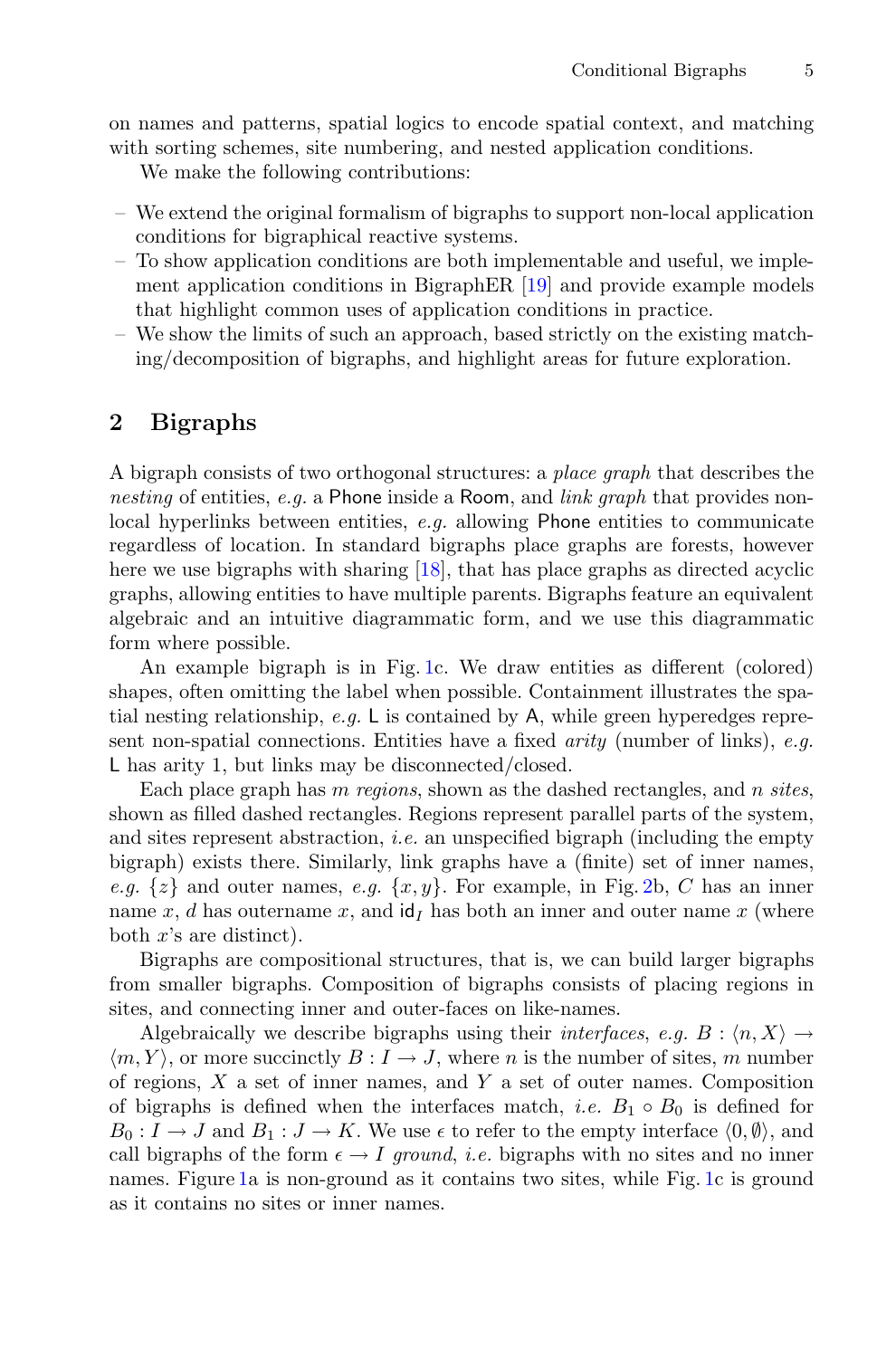We let  $id_I : \langle m, X \rangle \to \langle m, X \rangle$  be the identity bigraph over an interface  $I: \langle m, X \rangle$  id<sub>I</sub> maps names in X to themselves and places m sites in m regions. This bigraph is particularly important for matching as it allows names and entities to move between the context and parameter of a match. With these definitions, bigraphs form a pre-category<sup>[1](#page-3-0)</sup> with objects as interfaces and arrows as bigraphs.

While composition combines bigraphs *vertically*, we can also combine bigraphs *horizontally* through the tensor product ⊗. This tensor product extends both the sites/regions and name sets for the interfaces. For example, given  $A : \langle 0, \{x\} \rangle \to \langle 1, \{y\} \rangle$  and  $B : \langle 1, \emptyset \rangle \to \langle 2, \{z\} \rangle$ , we can construct a new bigraph  $A \otimes B$ :  $\langle 1, \{x\} \rangle \rightarrow \langle 3, \{y, z\} \rangle$  Note that  $\otimes$  is only defined when the sets of interface names are disjoint.

*Notation*. When referring to a ground bigraph we use lower-case letters, while general bigraphs, that may or may not be ground, are denoted in upper-case. Where the identity of an interface is not required we use  $\cdot$  as a placeholder for  $I, J, \ldots$ 

#### **2.1 Bigraphical Reactive Systems**

Bigraphical reactive systems (BRS) equip bigraphs with a rewriting theory that allows models to evolve over time. Intuitively, applying a reaction rule  $L \rightarrow R$ to bigraph B finds an *occurrence* of L in B (if one exists) and replaces it with R to create B . Most often we rewrite over *ground* bigraphs as these represent fully formed models, *e.g.* without holes/sites. Here we give the most general definitions possible, *i.e.* for arbitrary (including ground) bigraphs  $B$ , and specialise to ground bigraphs when necessary.

We work with a restricted version of reaction rules that are "well-behaved" where L is *solid*<sup>[2](#page-3-1)</sup>. Solid bigraphs were introduced by Krivine *et al.* [\[13](#page-16-1)] to count unique occurrences for stochastic BRS.

#### **Definition 1 (solid).** *A bigraph is* solid *if:*

- *All roots contain at least one node, and all outer names are connected to at least one edge.*
- *No two sites or inner names are siblings*
- *No site has a root as a parent*
- *No outer name is linked to an inner name.*

**Definition 2 (occurrence).** We say a bigraph P occurs in B, written  $B \models P$ , *if there exists a decomposition*  $B = C \circ (P \otimes id_I) \circ D$  *for some context* C *and parameter* D*. That is, there is a match for* P *in* B*.*

*Likewise, we say* P *does not occur in* B, written  $B \not\models P$  if  $\frac{\dagger}{\mathcal{A}}C'\frac{\dagger}{\mathcal{A}}D', B =$  $C' \circ (P \otimes id_I) \circ D'.$  That is, there is no match for P in B.

<span id="page-3-0"></span><sup>&</sup>lt;sup>1</sup> Bigraphs are not a full category as composition is not defined for non-disjoint *sup-* ports. We do not discuss support here.

<span id="page-3-1"></span> $^{2}$  The definition of solid for bigraphs with sharing differs slightly, see [\[17,](#page-16-4) Defn 3.6.1].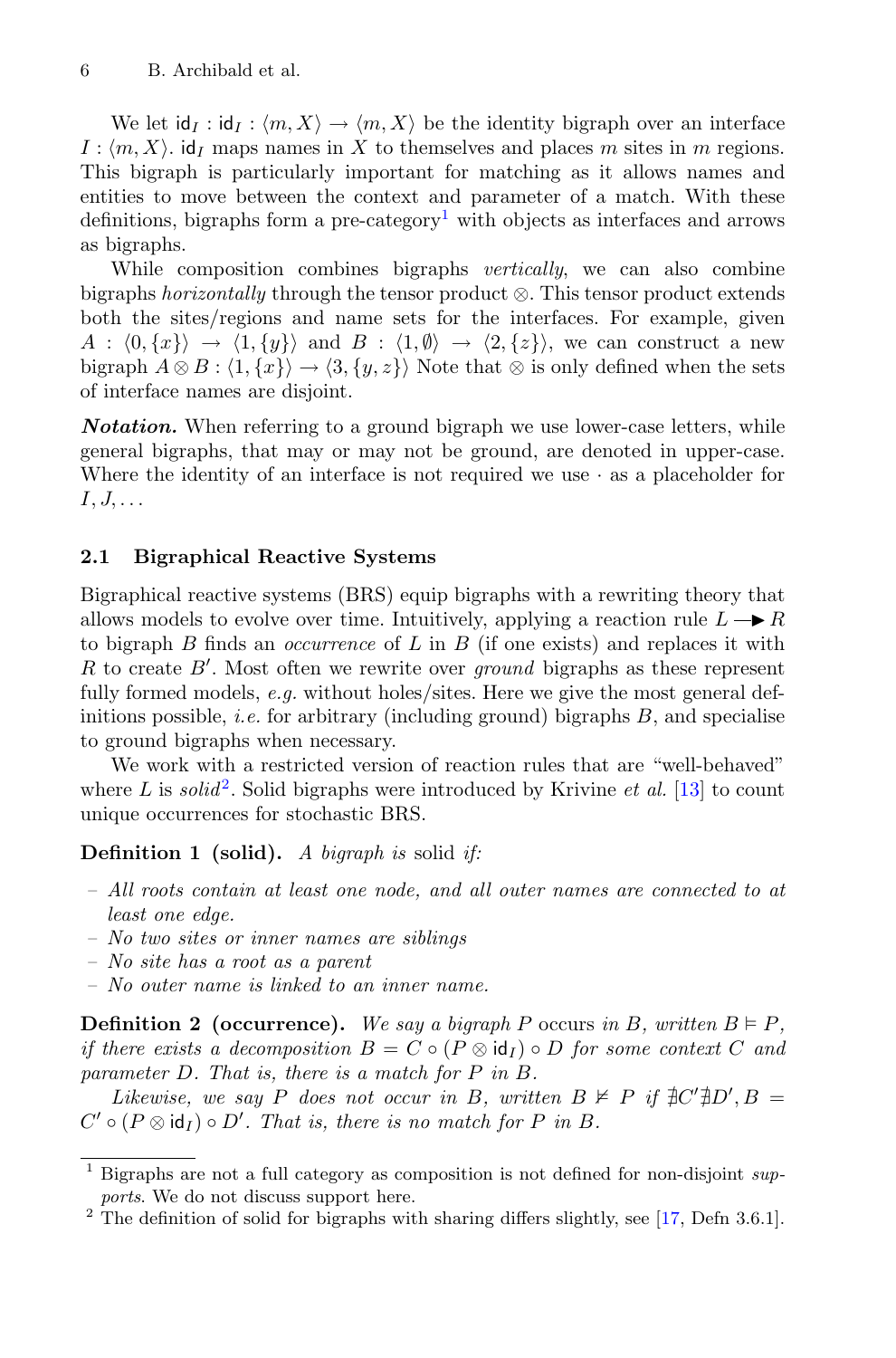

<span id="page-4-0"></span>**Fig. 2.** Decomposition of ground bigraph  $b = C \circ (L \otimes id_I) \circ d$ .

For a solid L, we gain the property that an occurrence  $B \models L$  *uniquely identifies* a context C and parameter D.

We show graphically how occurrences are found in Fig. [2.](#page-4-0) Given the ground bigraph  $b$  shown in Fig.  $2a$ , we show in Fig.  $2b$  one (of the two possible) decom-positions when matching against the rule given in Fig. [1a](#page-1-0). The match  $L$ , by definition, has the same form as the left-hand-side of the reaction rule. The context C captures entities in the bigraph that do not lie within the match, while the parameter  $d$ , which must be ground as  $b$  is ground, provides the entities required to fill any sites/inner names in the match. To allow names (and entities in the case of sharing, *i.e.* for those sharing a parent in the match and context) to move between the parameter and the context, we allow an interface  $\mathbf{d}_I$  next to the match. The use of  $\mathsf{id}_I$  means the distinction between context and parameter is not always clear as both names and unmatched entities can move between the context and parameter as required, *e.g.* an entity from the context can appear in the parameter by extending  $\mathbf{id}_I$  with an additional, trivial, region/site. Note that we only take L to be solid allowing these region/sites to be added as required.

Allowing entities to move between the context and parameter complicates the specification of application conditions that must determine if the condition is within the context of the parameter. We deal with this by forcing the parameter to be *minimal* such that it contains only entities that are within sites of the match, and all other entities move to the context. We note this is a choice and the theory also applies to systems that take the minimal context.

**Definition 3 (reaction rule).** *A* reaction rule R *is a pair of bigraphs*,  $R =$  $(L, R)$ , defined over the same interface, and often written as  $L \rightarrow R$ , with L *solid. Applying a reaction rule consists of replacing an occurrence*  $B \models L$ *, in a given bigraph* B*, with* R*.*

Rewriting (over ground bigraphs) is shown graphically in the commuting diagram of Fig. [3.](#page-5-1) Given a ground bigraph a, we first find a decomposition  $a =$  $C \circ (L \otimes id_I) \circ d$  and, should such a decomposition exist, rewrite it to obtain  $a' = C \circ (R \otimes id_I) \circ d$ . Both the context C and parameter d are the same for both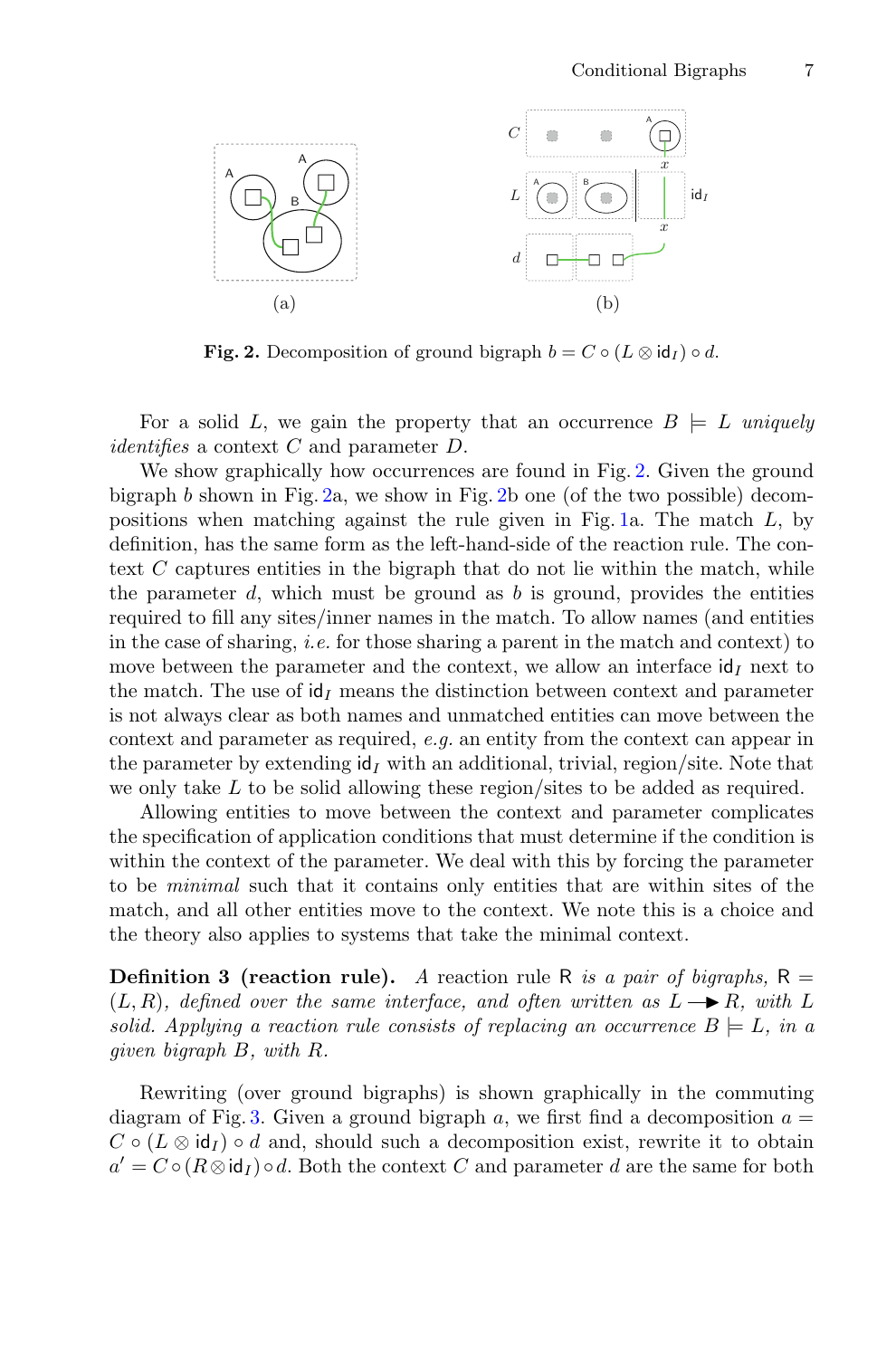the left and right hand sides of the rewrite<sup>[3](#page-5-0)</sup>. In Sect. 3 we show how checking application conditions corresponds to a further decomposition of  $C$  and  $d$ .



<span id="page-5-1"></span>Fig. 3. Bigraph rewriting  $[15]$  $[15]$ . a rewrites to (a support equivalent)  $a'$  if there is a decomposition  $a = C \circ (L \otimes id_I) \circ d$  and rule  $L \longrightarrow R$ .

While the rules are specified for *abstract* bigraphs, *i.e.* they match any entity of the correct type, rewriting itself works on *concrete* bigraphs where entities have distinct identifiers. In general, we may rewrite into any *support equivalent*  $a'$ , notated  $\approx$  where support equivalence allows renaming of entity identifiers and link-names while keeping the structure intact. For the rest of the paper we assume support equivalence without explicitly stating it.

<span id="page-5-3"></span>Given a set of reaction rules we construct a BRS as follows.

**Definition 4 (bigraphical reactive system (BRS)).** *A* bigraphical reactive system *consists of a set of* ground *bigraphs* B *and set of reaction rules* R*, defined over* B, of the form  $L \rightarrow R$ . The reaction relation  $\rightarrow$  over ground bigraphs is *the smallest such that*  $b \rightarrow b'$  *when*  $b = C \circ (L \otimes id_I) \circ d$  *and*  $b' = C \circ (R \otimes id_I) \circ d$ *for*  $b, b' \in \mathcal{B}$ *, reaction*  $(L \rightarrow R) \in \mathcal{R}$ *, context* C*, and parameter d.* 

That is, our system consists all possible (ground) bigraphs closed under  $-\triangleright$ .

## <span id="page-5-0"></span>**3 Application Conditions for Bigraphs**

We show how application conditions for bigraphs are instances of the bigraph matching problem. We begin by defining application conditions, which can be viewed as stand-alone instances of the left-hand-side of a rule.

Application conditions include information such as if they are positive or negative and if they apply to the context or parameter of a match.

**Definition 5 (application condition).** *An* application condition *is a tuple*  $\langle t, P, l \rangle$  where  $t \in \{+, -\}$  is the type of application condition, either positive *or negative,* P *is a (non-ground, not necessarily solid) constraint bigraph, and*  $l \in \{\uparrow,\downarrow\}$  determines if the condition is over the context  $(\uparrow)$  or parameter  $(\downarrow)$ .

<span id="page-5-2"></span>Bigraphs allow the use of an instantiation map  $\eta$  [\[15](#page-16-0), Defn 8.3] that specifies a mapping of sites in the left-hand side to those in the right-hand site. We do not consider instantiation maps here.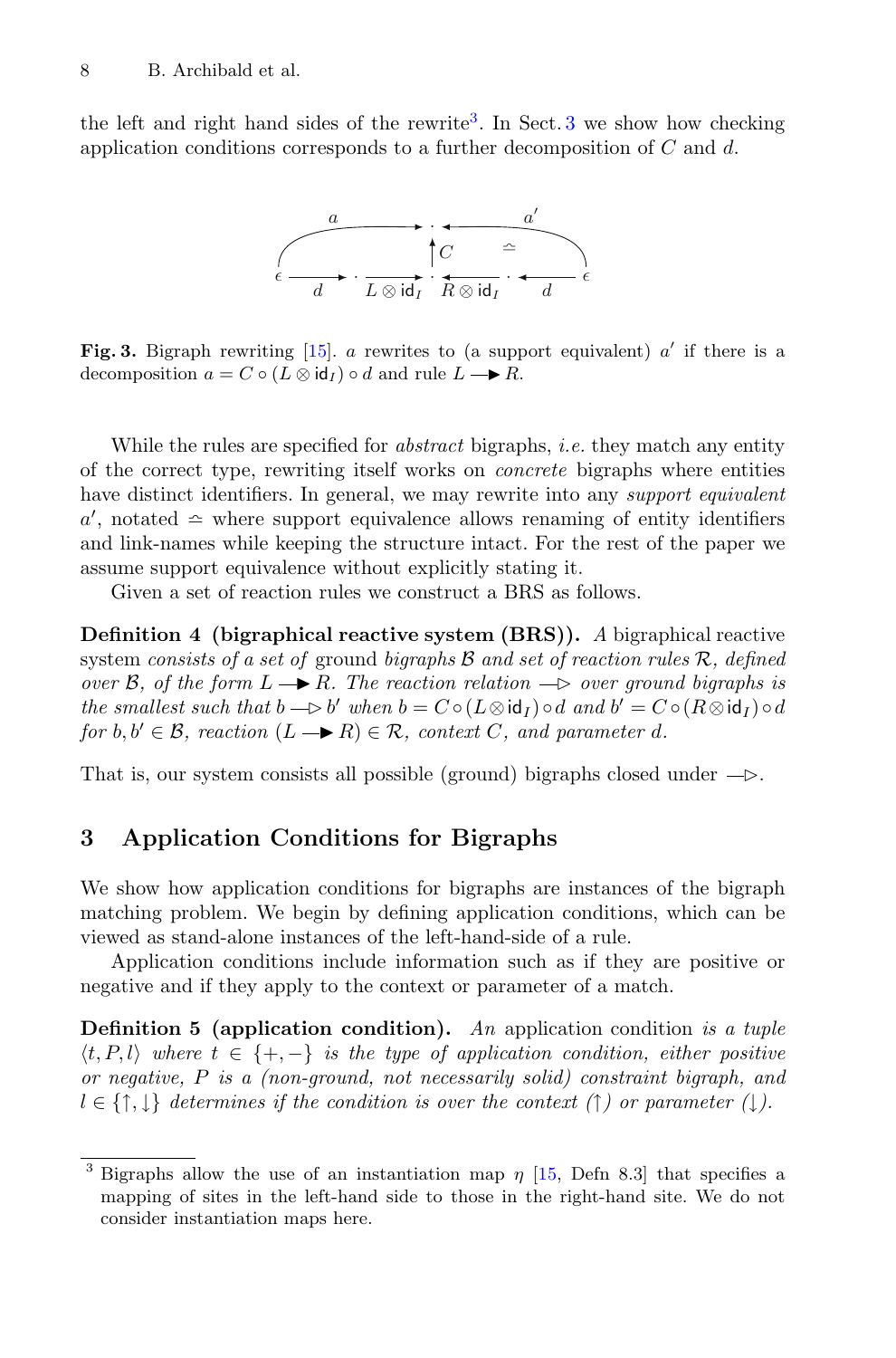Checking the conditions is a matching problem and no *rewriting* is performed on the context/parameter, *i.e.* we do not reduce constraints. Finally, we define conditional reaction rules.

**Definition 6 (conditional reaction rule).** *A* conditional reaction rule R *consists of a reaction rule*  $R: L \rightarrow R$ *, and a set of application conditions* A. *Unconditional rules are those where*  $\mathcal{A} = \emptyset$ *.* 

*A* rule  $L \rightarrow \mathbb{R}$  applies to a *if there is a decomposition*  $a = C \circ (L \otimes id_I) \circ d$ , *and*

| $\forall \langle +, P, \uparrow \rangle \in \mathcal{A}, C \models P$         |
|-------------------------------------------------------------------------------|
| $\forall \langle -, P, \uparrow \rangle \in \mathcal{A}, C \not\models P$     |
| $\forall \langle +, P, \downarrow \rangle \in \mathcal{A}, d \models P$       |
| $\forall \langle -, P, \downarrow \rangle \in \mathcal{A}, \ d \not\models P$ |
|                                                                               |

*In a slight overload of notation, we use*  $C, d \models a$  *when an application condition*  $a \in \mathcal{A}$  *is satisfied (positively or negatively) in context* C and parameter d.

We show graphically how application conditions of the form  $\langle +, P, \uparrow \rangle$  and  $\langle +, P', \downarrow \rangle$  are checked in Fig. [4.](#page-6-0) This diagram shows the left-hand side of Fig. [3,](#page-5-1) *i.e.* the decomposition of ground bigraph a, but with the context  $C$  and parameter d further decomposed. As C can be decomposed into three arrows and as P exists in the decomposition we know the application condition is met. The use of the additional parameter  $E$  allows for application conditions to have a different interface from the original match (shown here as an arbitrary ·). Without E all application conditions would be forced to have the same number of sites as regions of  $L$ , and matching outer/inner names, making it difficult to specify reusable conditions. Likewise we can check  $P'$  via the decomposition of d. For negative application conditions we instead show that no such decomposition exists for a given P, *i.e.* we cannot form the diagram in Fig. [4.](#page-6-0)



<span id="page-6-0"></span>**Fig. 4.** Context and parameter decomposition over left-hand side of Fig. [3](#page-5-1) to check positive application conditions

When multiple application conditions are specified, we check that matches exist (or do not exist) separately for each condition. That is, we take the conjunction of the conditions. Importantly, we do not force the decompositions to cover a unique set of entities, and allow the same entity to be matched for multiple application conditions, *i.e.* conditions can overlap. We discuss non-overlapping rules as an extension to this approach in Sect. [6.4.](#page-13-0)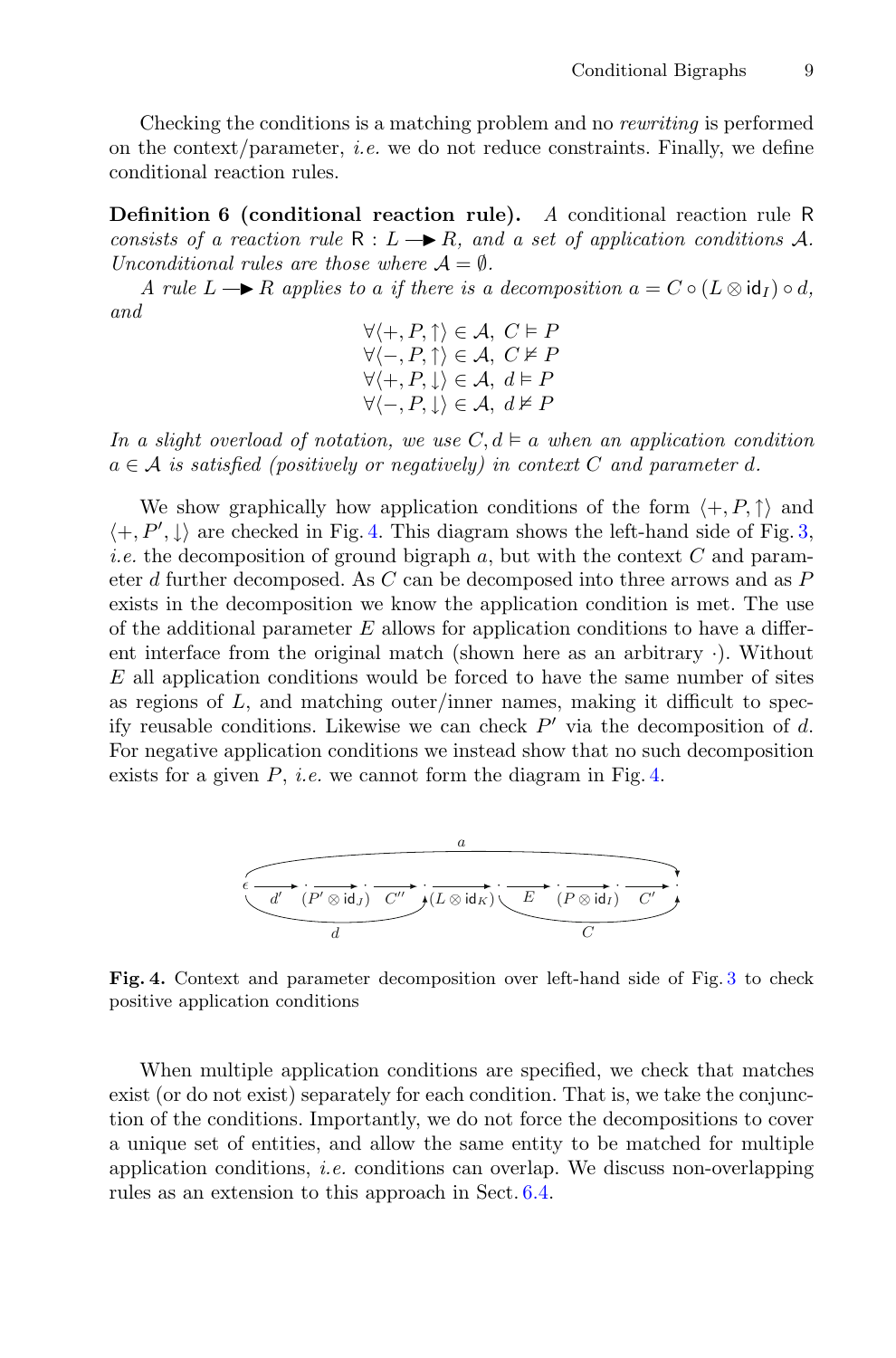**Definition 7 (conditional bigraphical reactive system).** *A* conditional *BRS consists of a set of* ground *bigraphs* B *and set of conditional reaction rules*  $\mathcal{R}_c$  *of the form*  $(L \rightarrow R, \mathcal{A})$ *.* 

*The reaction relation*  $\Rightarrow$  *is the smallest such that*  $b \Rightarrow b'$  *when*  $b = C \circ$  $(L \otimes id_I) \circ d$  *and*  $b' = C \circ (R \otimes id_I) \circ d$ *, for*  $b, b' \in \mathcal{B}$ *, reaction*  $(L \rightarrow R, \mathcal{A}) \in \mathcal{R}$ *, context* C*, and parameter d. <i>Additionally*,  $\forall a \in \mathcal{A}, C, d \models a$ .

When  $A = \emptyset$ , a conditional BRS is a standard BRS as in Definition [4.](#page-5-3)

# **4 Implementation**

We have implemented application conditions in BigraphER [\[19](#page-16-2)] an open-source framework for bigraphs<sup>[4](#page-7-1)</sup>. BigraphER supports bigraphs with sharing [\[18](#page-16-3)], including an efficient matching algorithm based on SAT that we use to decompose the bigraph to check application condition predicates.

We show the example rule for Fig. [1](#page-1-0) in the BigraphER language in Listing 1.1. The rules are written as before, with the addition of an if clause that allows application conditions to be specified as arbitrary bigraphs. The structure of the conds production has the following BNF specification and appears as an optional statement of any reaction rule; the production  $\langle$ bigraph exp $\rangle$  parses an arbitrary bigraph expression. As is common in programming languages, we use ! to represent negation, while param and ctx become reserved keywords that specify *where* we should search for the constraint specified by  $\langle$ bigraph\_exp $\rangle$  – in the parameter (sites) or context respectively.

$$
\langle \text{place} \rangle ::= \text{param} \mid \text{ctx}
$$
\n
$$
\langle \text{bang} \rangle ::= ! \mid \epsilon
$$
\n
$$
\langle \text{appcond} \rangle ::= \langle \text{bang} \rangle \langle \text{bigraph} \text{ } \text{exp} \rangle \text{ in } \langle \text{place} \rangle
$$
\n
$$
\langle \text{app} \text{ } \text{cond} \rangle ::= \langle \text{app} \text{ } \text{cond} \rangle \mid \langle \text{app} \text{ } \text{cond} \rangle, \langle \text{app} \text{ } \text{cond} \rangle
$$
\n
$$
\langle \text{conds} \rangle ::= \text{if } \langle \text{app} \text{ } \text{conds} \rangle
$$

# <span id="page-7-0"></span>**5 Examples**

We apply conditional rewriting to three typical examples: ensuring entities are unique, implementing a  $\sharp$  operator and performing counting in multi-sets, and replacing priorities/control with conditionals.

<span id="page-7-1"></span><sup>4</sup> Available, along with the example models of Sect. [5,](#page-7-0) at [www.dcs.gla.ac.uk/](www.dcs.gla.ac.uk/~michele/bigrapher.html)∼michele/ [bigrapher.html.](www.dcs.gla.ac.uk/~michele/bigrapher.html)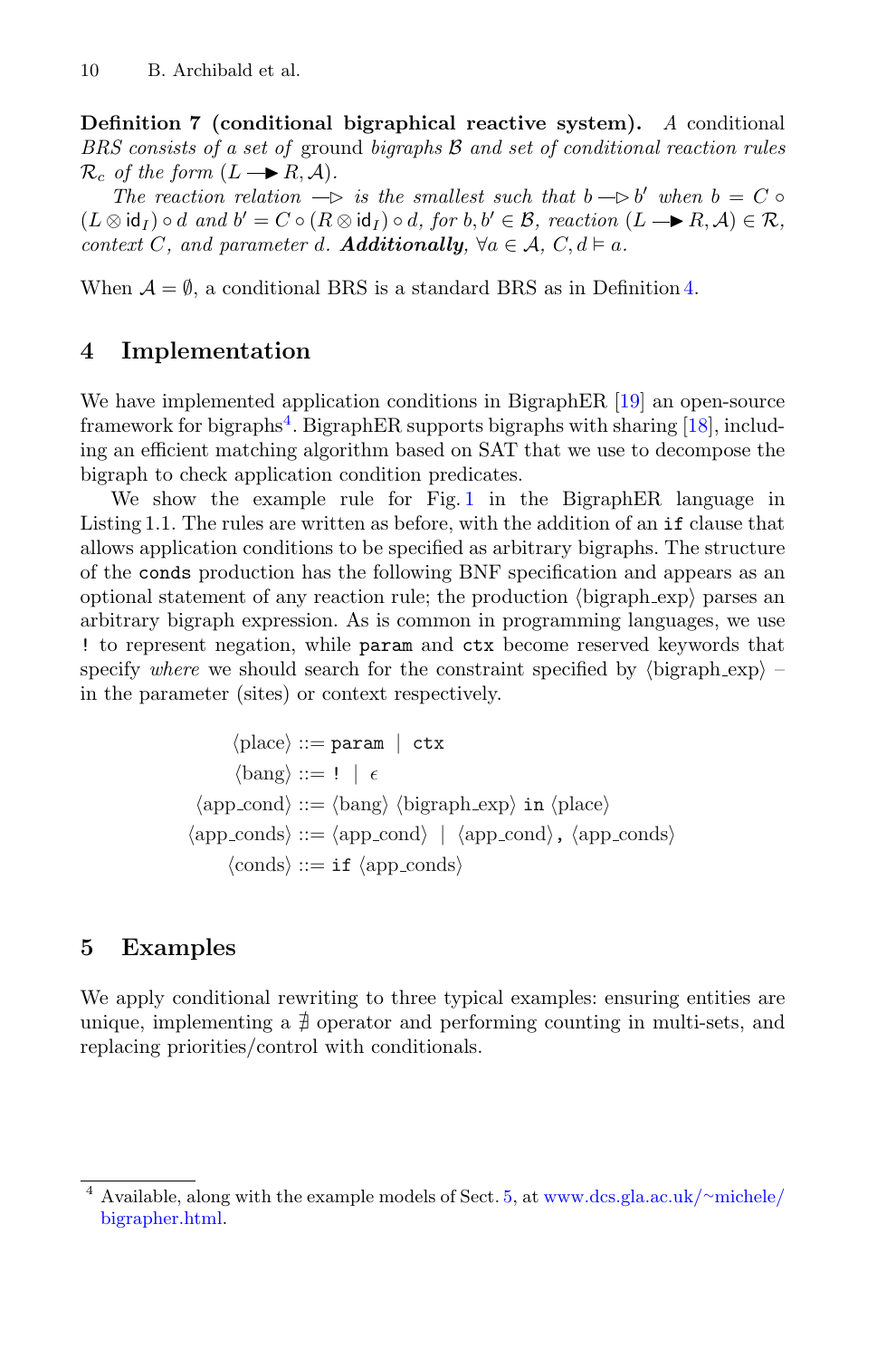Listing 1.1: Specifying application conditions in BigraphER.

```
1 # Example from Fig. 1
2
3 # control <name > = <arity > \frac{1}{4} = 0: # Circle
4 ctrl A = 0; # Circle<br>5 ctrl B = 0: # Ellips
5 ctrl B = 0; # Ellipse
       ctrl L = 1; # Square
 7
8 react createLink =<br>9 A id II R id --> /
       A.id || B.id --> /x (A.(L{x} | id) || B.(L{x} | id))
1011 ! ! (y \in L{y} \cup L{y}) in param;
```
#### **5.1 Uniqueness of Entities**

Many applications have constraints on the uniqueness of particular entities. For example, in a networking application *e.g.* in [\[20](#page-16-5)], we want to disallow two devices having the same MAC address.

In bigraphs there is no general method to declare an entity as *unique*. However, with application conditions we can check, before an entity is created, that no identical entity exists in either the context *or* the parameter. Since there is no way to create a duplicate, if we use conditional reaction rules with appropriate conditions to generate a model, this will ensure entities are unique.

As an example, consider the rule createUnique shown in Fig. [5.](#page-8-0) This rule allows an entity Unique to be created in a given Place so long as no other entity Unique already exists in the model – either in the same place, *i.e.* the parameter, or anywhere in the context.



<span id="page-8-0"></span>**Fig. 5.** createUnique – application conditions force uniqueness of entity Unique.

#### **5.2 Non-existence and Counting in Multisets**

Non-atomic entities in bigraphs can be considered multisets, *i.e.* they hold an arbitrary number of children including duplicates. An example bigraph used as a (multi-)set is in Fig. [6a](#page-9-0).

Checking an entity is in the set is simple: we match on the entity of interest and use a site to allow other children (including the empty child) to be present, *i.e.* the rule Fig. [6b](#page-9-0) would apply to Fig. [6a](#page-9-0). However, matching on the nonexistence of a child is difficult. To ensure the entity of interest cannot not appear in a site, we must specify rules for every possible combination of other entities in the set, *e.g.* Fig. [6c](#page-9-0). In this case the rule does not apply to Fig. [6a](#page-9-0) as the circle entity is present. It is often not practical to specify rules for all permutations of additional entities in the set as the number of rules increases factorially.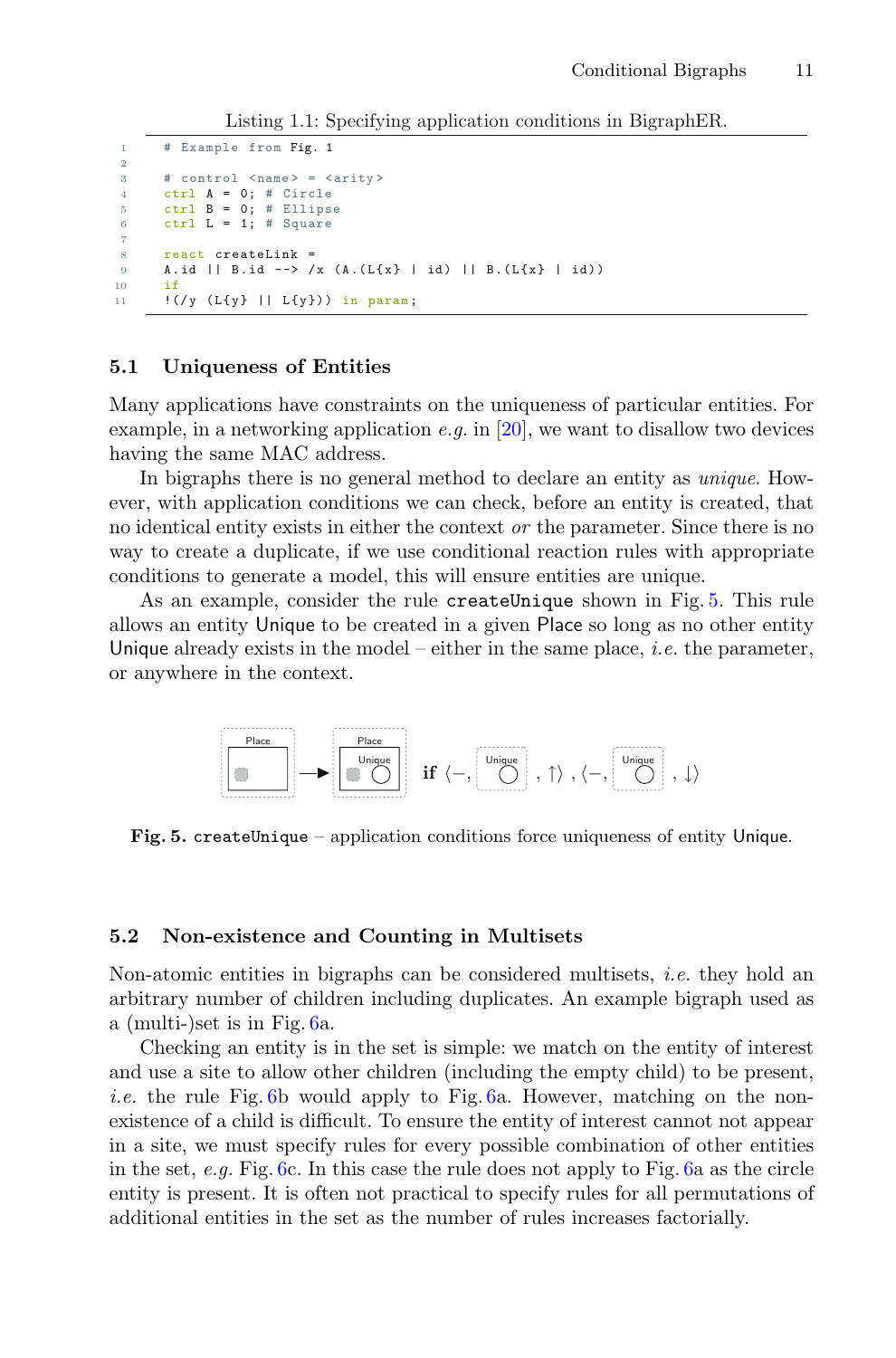

<span id="page-9-0"></span>**Fig. 6.** Using negative application conditions for non-existence in multisets.

As shown in Fig. [6d](#page-9-0), negative application conditions for the parameters allows sites to be used in non-existence checks by allowing anything in the parameter *except* the entity of interest – a concise and natural way of specifying the rule.

A similar issue of sites hiding too much information occurs when counting. For example, if we wish to match at most one  $\mathsf T$  then without negative conditions we must enumerate all possible sets with a single T. With negative conditions, we can specify that a site exists but that the site does not contain more than one T.

#### **5.3 Encoding Control Flow**

Models often need to encode some control flow, for example, to implement turnbased control. Often this is achieved through the use of tagging, counters, and prioritised rules, e.g.  $[16]$ , that determine when the algorithms should change state.

Application conditions can make it easier to encode elements of control without requiring counting, tagging, or priorities. Consider the system in Fig. [7](#page-10-1) that uses turn-based control where entities, shown as circles, representing autonomous agents, cycle between a Move phase and a Act phase, with the current phase determined by a Controller. Each agent keeps track of its local state, *i.e.* what the last action it performed was.

The move and act rules (Figs. [7b](#page-10-1) and [7e](#page-10-1)) show example actions the agents can take. While the act shown only changes internal state (represented by the fill color) to say an action has been performed, in practice this would perform some meaningful step. Applications conditions on the rules ensure that agents only perform valid actions for the given controller state. It is possible to write a similar rule without application conditions by matching on Move in a separate region, however this does not allow the agents to be nested *under* a controller and obscures the meaning of the rule.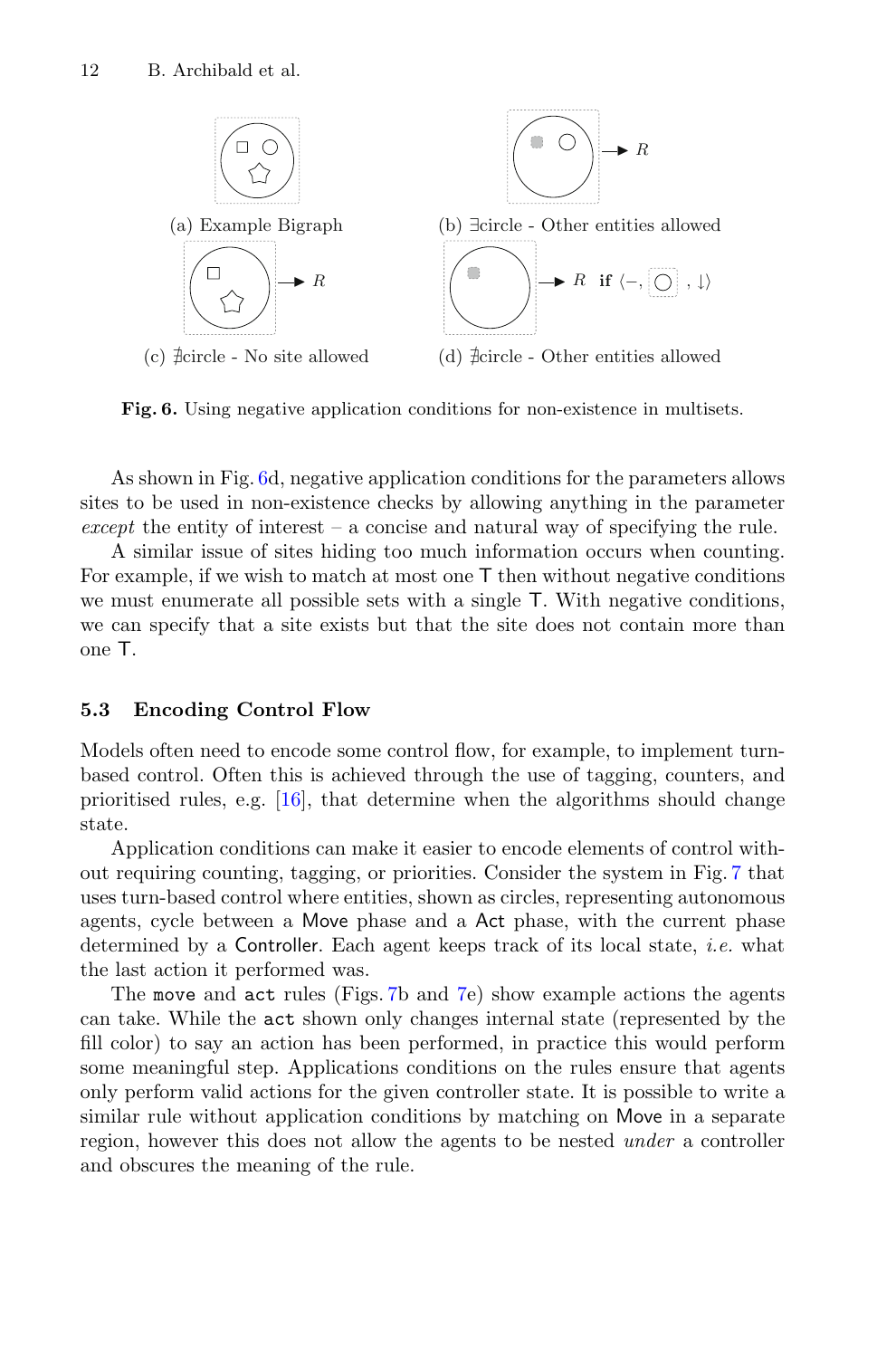Rules switch<sub>1</sub> and switch<sub>2</sub> (Figs. [7c](#page-10-1) and [7d](#page-10-1)) toggle the controller state only once *all* agent has taken the appropriate action, *i.e.* it encodes fix-point behaviour. As the rules simply check for the non-existence of agents waiting to take an action, they work for *any* number of agents without needing to explicitly encode counting. Likewise, there is no need to introduce priorities to the rules as the conditions guard them from firing at the wrong time.



<span id="page-10-1"></span>**Fig. 7.** Encoding turn-based control. (Color figure online)

# <span id="page-10-0"></span>**6 Discussion and Limitations**

The key advantage of the presented approach is that application conditions are defined solely in terms of the existing rewriting theory for bigraphs – allowing theory/tool reuse.

However, this approach does not capture all the application conditions we might wish to specify in practice. In this section we highlight the limitations of the current approach and discuss how, by moving away from standard bigraph theory, *i.e.* changing the semantics of matching, or utilising spatial logics, we can express a wider range of application conditions.

#### **6.1 Matching on Names**

Commonly, application conditions in GTS make use of graph edges to access the context for a *particular* node, *i.e.* the existence of a link identifies an entity of interest in the context. In bigraphs such an approach is not possible as link names *cannot* be used as identifiers.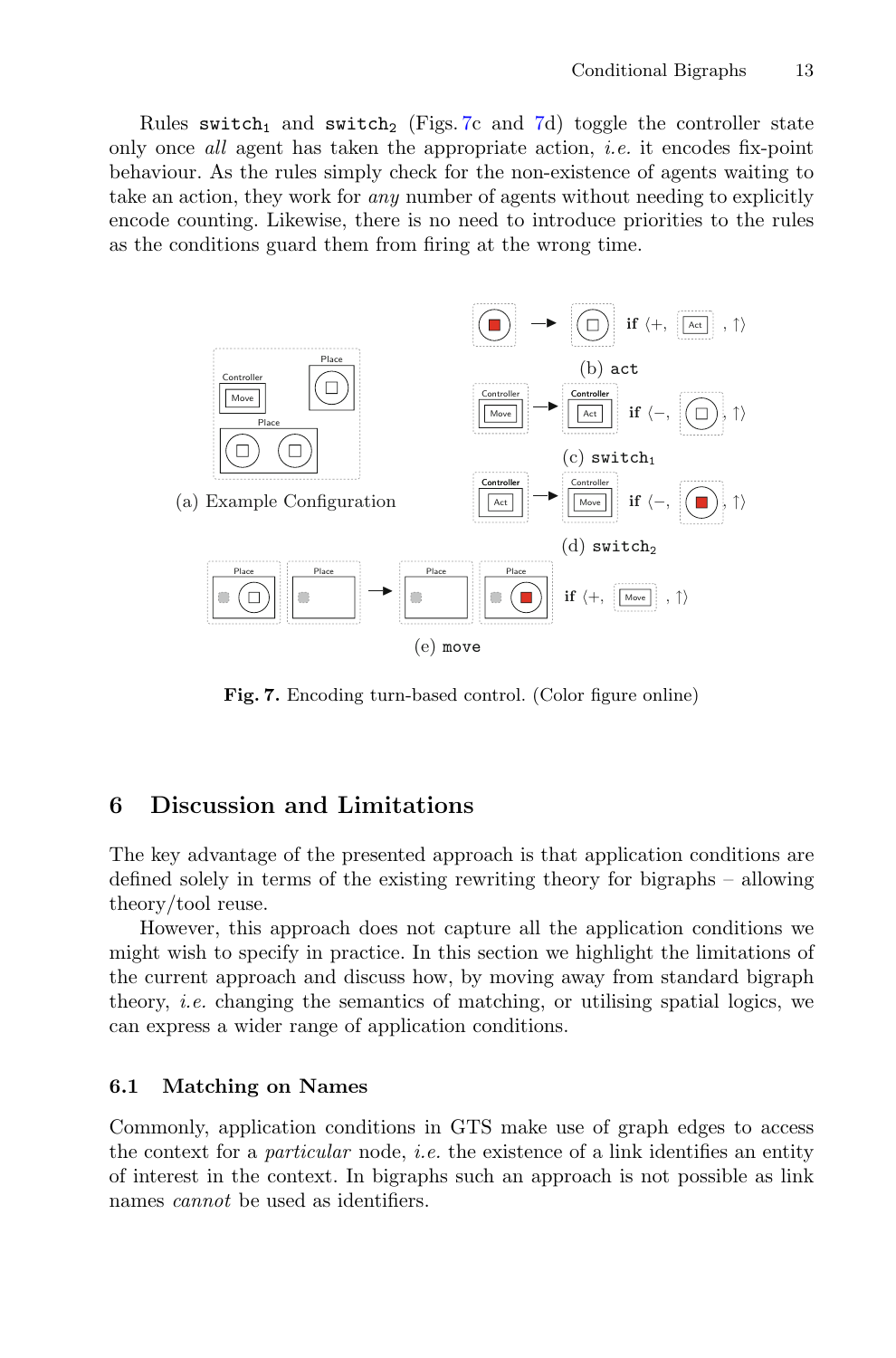For example, consider the reaction rule and application condition in Fig. [8.](#page-11-0) The intention of the rule is to state that an (empty) circle can be transformed into a red circle when it is connected to a square on the  $x$  link. However, this is not the interpretation because an open name in a reaction rule is not an identifier, but, much like sites, it signifies that there *may* be additional entities on the same link. As such, the  $x$  on the left-hand side and the  $x$  in the application condition are not considered to be the same link (*i.e.* the second x is not bound to the first  $x$ ); we would get the same rewrite if we replaced, for example, the  $x$ in the application condition with  $y$ .



<span id="page-11-0"></span>**Fig. 8.** Names are not identifiers in bigraphs. (Color figure online)

This issue has been observed elsewhere, for example Benford *et al.* [\[4\]](#page-15-0) extend the matching semantics for bigraphs to "bigraph patterns" that allow matching on specific identifiers.

Utilising this type of matching for application conditions would allow the intended interpretation of Fig. [8,](#page-11-0) where  $x$  is scoped over both the left-hand side and the application condition. No implementation of this matching currently exists, and it remains unclear how this might affect other aspects of the bigraph theory.

### **6.2 Matches Can Be Too Large**

Although we have shown application conditions as defined are useful for practical applications, care must be taken in their use. Currently an application condition allows its constraint to appear *anywhere* in the context/parameter. This is sometimes too strong. Consider our first example of avoiding duplicate links (Fig. [1\)](#page-1-0). If the target bigraph contains an L-L link *within* A, as shown in Fig. [9,](#page-12-0) then the rule does not apply, even though there is no duplicate link *between* A and B.

Practically such cases are often not an issue as, for example, the createLink rule only ever creates links between an A and B – disallowing internal A–A links from ever being created. If internal links are needed, then a different entity type could be used to distinguish between external and internal links. Finally, a *sorting scheme* [\[15](#page-16-0), Chapter 6] could be used to disallow invalid contexts/parameters from existing, however there is currently no automated tool support for checking a sorting scheme is satisfied.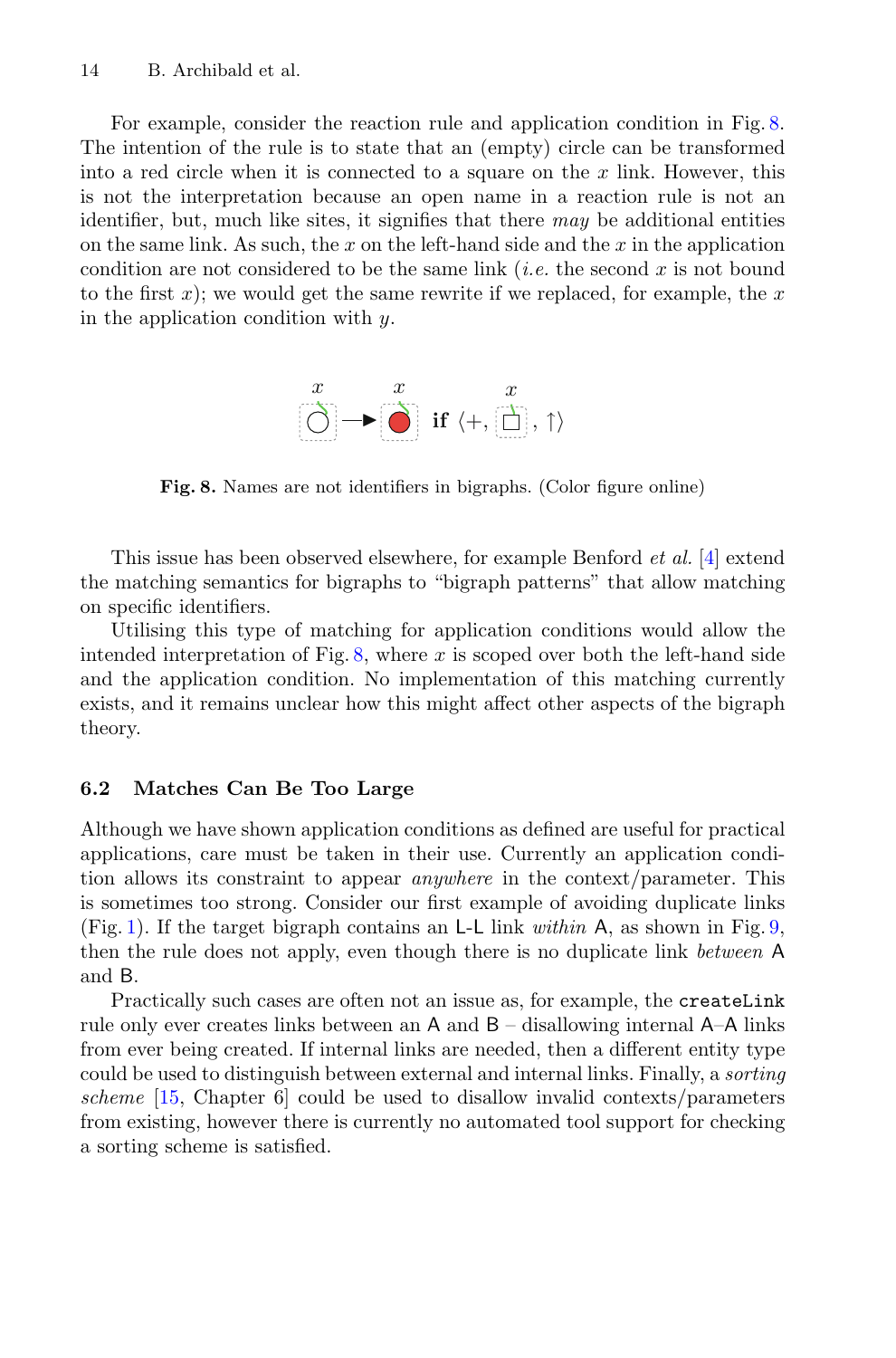

<span id="page-12-0"></span>**Fig. 9.** Matches occur *anywhere* in the parameter, not only in specific regions. Decomposition shows further decomposition  $d = C' \circ p$  for application condition constraint p (Fig. [1b](#page-1-0)) for rule createLink.



<span id="page-12-1"></span>**Fig. 10.** Explicit parameter placement

#### **6.3 Matching Specific Places**

Another possible solution to the internal link issue above is to extend matching to allow application conditions to specify *where* in the context/parameter a particular entity should be found. For example, in Fig. [10,](#page-12-1) we add explicit indices to the sites allowing us to specify how the application condition should compose with the match – in this case, that the two  $L$  ends are in distinct sites. Matching routines that can check for the explicit placement of entities are not currently available, and as with name linking it remains unclear what affect this might have on the rest of the bigraph theory. As it would only be used for application condition matching it could potentially be defined as a special case matching routine. It is particularly unclear how to perform such matches if sharing is allowed *e.g.* as shares can merge regions in the parameter.

Explicit placement is also possible for conditions in the context, this time allowing us to specify that a particular region in the match occurs as a descendent of a site in the context. Figure [11](#page-12-2) is an example of this where entity C must be a – not-necessarily direct – descendant of D in the condition.



<span id="page-12-2"></span>**Fig. 11.** Explicit context placement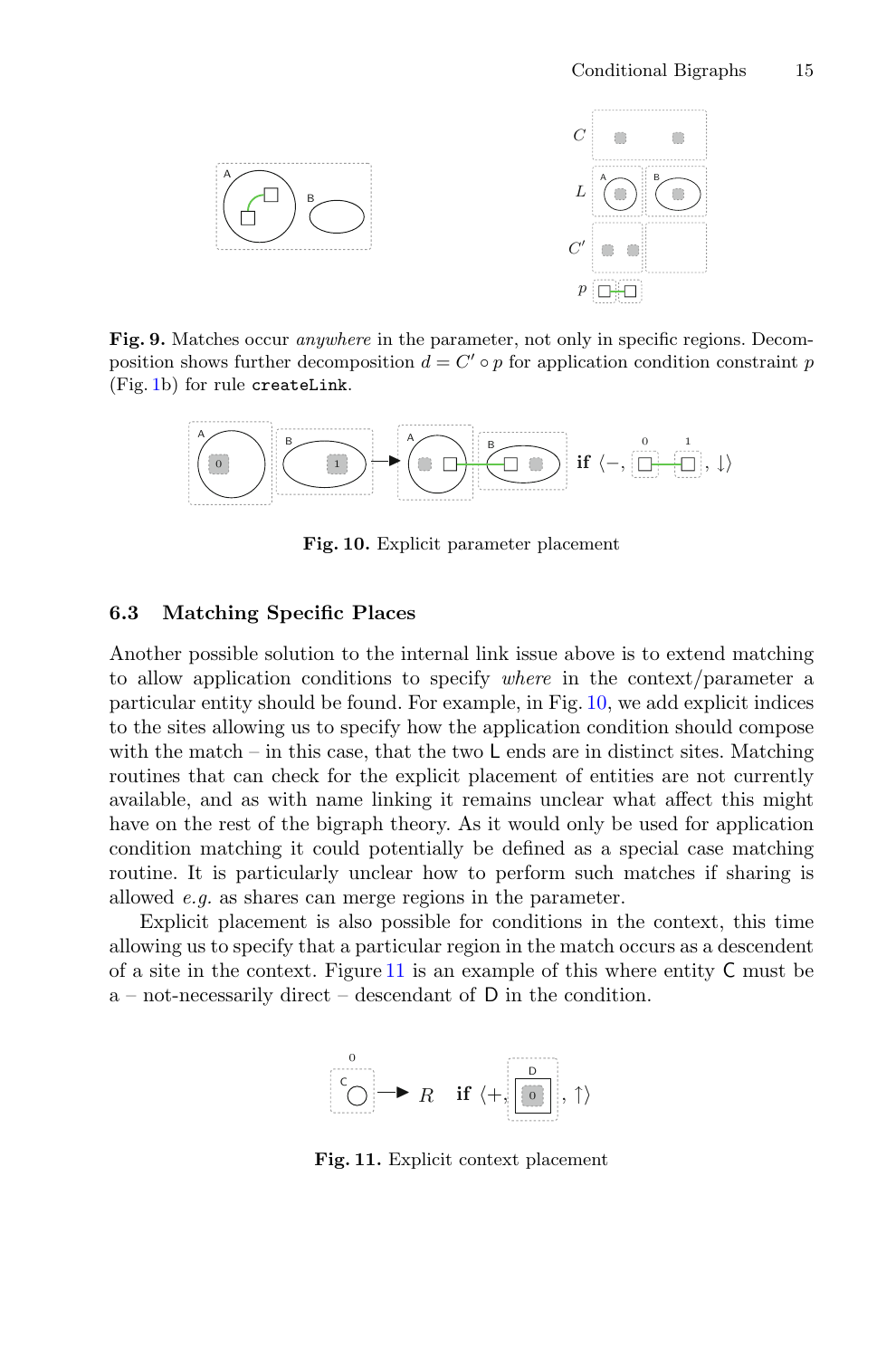#### <span id="page-13-0"></span>**6.4 Handling Overlaps**

A conditional rule only applies if the conjunction of all application conditions is true, *e.g.* all matches are present. As each application condition is checked independently, the same entity can be used in multiple matches *i.e.* we allow overlaps between application conditions. For example, consider the rule in Fig. [12.](#page-13-1) The intended behaviour is to check there are *two* distinct square entities in the context – regardless of how many other entities  $e.g.$  the diamond, are in the nesting – however as we allow overlaps this matches even in the case a single square entity is in the context.



<span id="page-13-1"></span>**Fig. 12.** Rule applies to both circle entities as overlaps are allowed

A solution for this in GTS is to use *nested conditions* [\[12](#page-16-7)] that allow further checks to be made on the context of the constraint *within* in the application condition.

We can define a form of nested application conditions for bigraphs by allowing further decomposition within the application condition match. That is, we first find a suitable context (parameter) and then decompose the context (parameter) into a new context/parameter and check nested conditions on these new context/parameter.

As it only requires additional decompositions, such an approach is possible within the existing bigraph matching framework. However, it requires matches to apply in a specific order *e.g.* closest match first, to ensure we know if the nested condition should be in the parameter or context. For example, in Fig. [12](#page-13-1) if we first match on the outermost square then the next condition appears in the parameter. But, if we first match on the innermost square then the next condition is in the context.

#### **6.5 Related Work**

*Sorting Schemes.* It is possible to give a sorting scheme to bigraphs [\[15](#page-16-0), Chapter 6] that determines when a bigraph is well formed, *e.g.* that a Room cannot be within a Person – much like a type graph for GTS. Sorting schemes compliment application conditions. The sorting scheme defines what *can* be in the context/parameter, while application conditions determine what *is* in the current context/parameter. While there is an existing theory for sorts, there is currently no tool support available.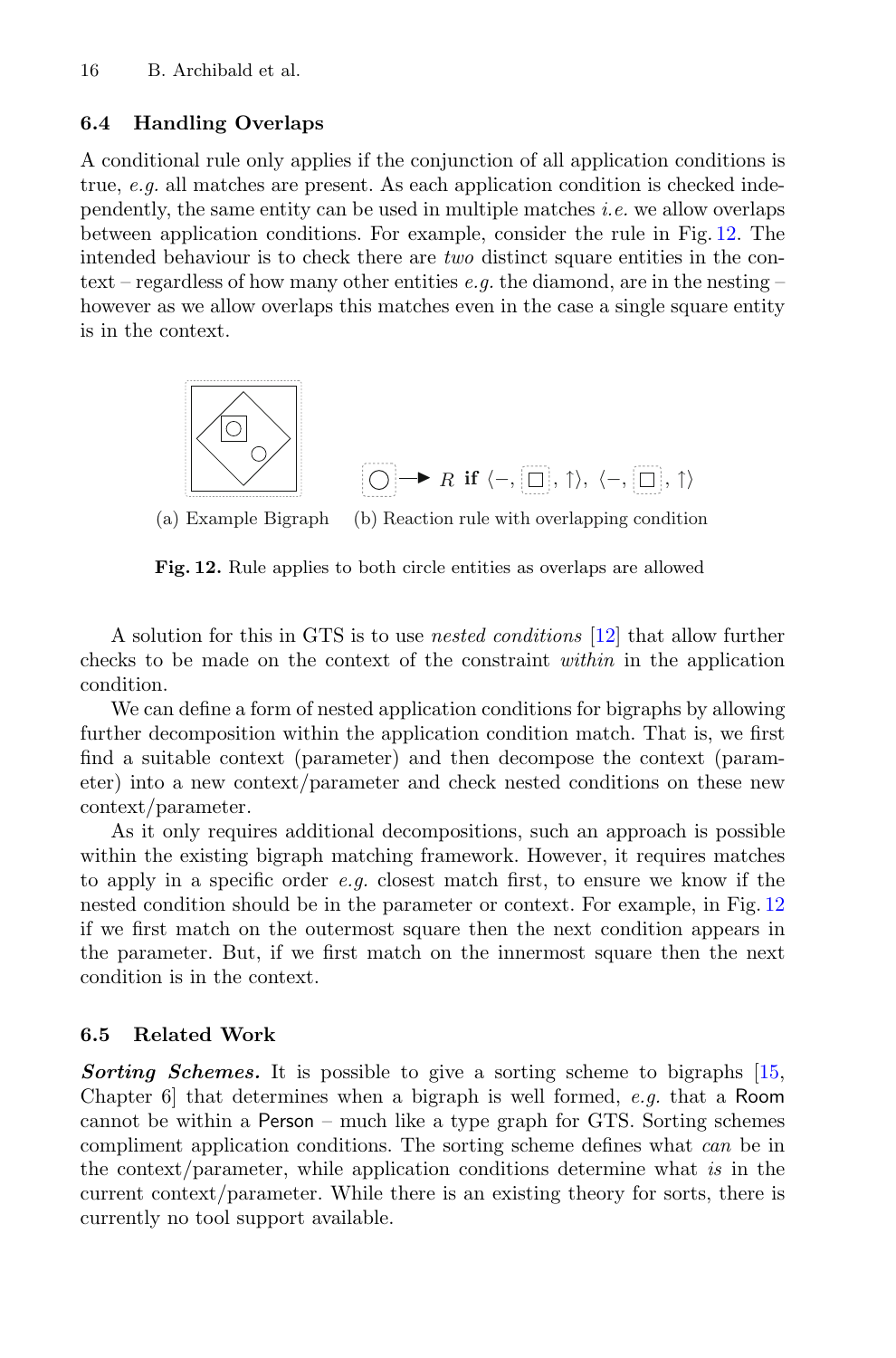*Conditional Transformation Systems.* Conditional rewriting is often found in rewriting logic [\[14](#page-16-8)] where rules take the form  $r \to l$  if  $u_1 \wedge u_2 \wedge \ldots$  Unlike application conditions, rewriting logic allows the terms in  $u_1$  to be reduced over a set of equations.

Application conditions are also a common feature in GTS [\[10,](#page-15-6) Chapter 7] and are present in most graph rewriting frameworks. Intuitively, a GTS application condition is defined as the existence/non-existence of a match (graph morphism) between a non-local pattern and the current graph.

More general treatments of (nested) application conditions considers them at the level of adhesive categories [\[5](#page-15-7),[12\]](#page-16-7). Such categories are are closely linked with the DPO rewriting approach. The relationship between bigraphs and cospan categories/DPO rewriting has previously been explored [\[9](#page-15-8)], and such an input-linear variant of bigraphs<sup>[5](#page-14-0)</sup>, such as that of Sobocinski  $[21]$ , could fit such a framework.

*Spatial Logics.* Another approach to application conditions for bigraphs was explored by Tsigkanos *et al.* [\[22](#page-16-10)]. Here application conditions are specified using a spatial logic for closure spaces [\[7\]](#page-15-9), of which graphs are an instance. The logic requires flattening the bigraph to a graph – losing the distinction between spatial and non-spatial links – but provides features such as matching links by name and specifying reachability constraints, *e.g.* a PC connects to a Printer through some path.

A more general spatial logic for bigraphs is BiLog [\[8\]](#page-15-10), which could also implement application conditions while maintaining the orthogonality between space and linking. However, there is a lack of tool support and the decidability of the logic remains an open question.

Importantly, both logics require the user to specify constraints in a language separate to that of bigraphs, while our approach maintains the diagrammatic approach by having conditions as bigraphs.

# **7 Conclusion**

Reactive modelling formalisms, such as bigraphical reactive systems, should make it as easy as possible to express how a system evolves over time. Whether or not a reaction rule is applicable often depends not only on a local match, but also on the surrounding context. Application conditions allow non-local reasoning to be added to reaction rules allowing the context to be interrogated to check the existence/non-existence of constraints.

We have extended the theory of bigraphical reactive systems with conditional reaction rules that allow application conditions to be specified. Unlike graph transformation systems that feature a single context, bigraphs have both a *context* (above the match) and a *parameter* (below the match). We show how these contexts can be further decomposed as additional instances of the bigraph matching problem, enabling the existing matching framework to be used to check

<span id="page-14-0"></span><sup>5</sup> Standard bigraphs are *output-linear.*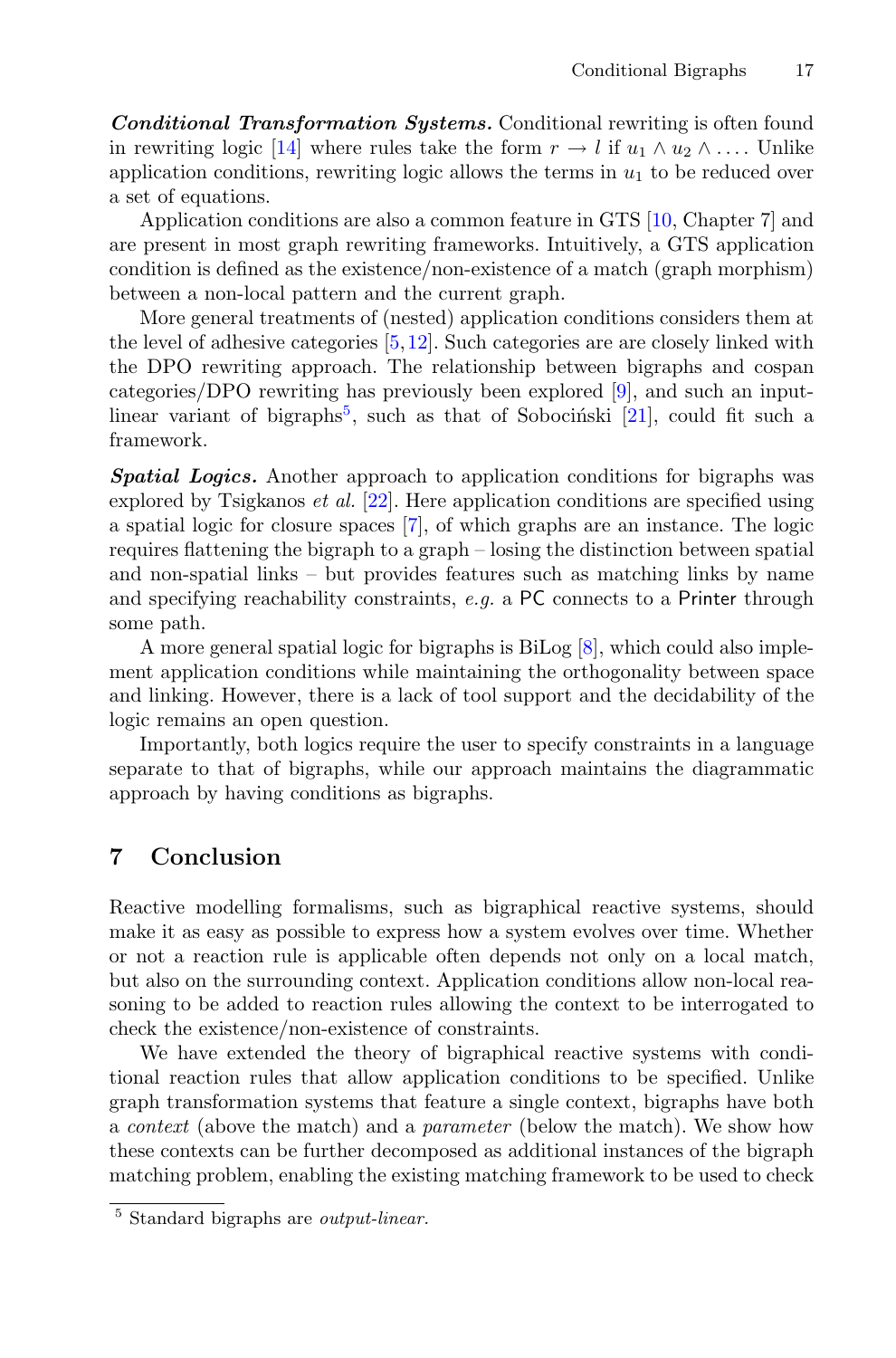application conditions. To show this is useful in practice we implement conditional rules in BigraphER [\[19](#page-16-2)].

Unfortunately, such rules do not let us express all conditions of interest. For example we cannot track a name from the match into the context, or specify the exact location of entities  $e.g.$  do not apply a rule if entity  $A$  is a grandparent. Specifying these types of property require extensions to how bigraphs are matched, and potentially the use of spatial logics to provide exact specification of spatial constraints.

This paper paves the way for future work on application conditions for bigraphs, and, more generally, improvements to the matching algorithm that allow more expressive constraints to be described.

**Acknowlegements.** This work was supported EPSRC grant S4: Science of Sensor Systems Software (EP/N007565/1), and PETRAS SRF grant MAGIC (EP/S035362/1).

# **References**

- <span id="page-15-3"></span>1. Alrimawi, F., Pasquale, L., Nuseibeh, B.: On the automated management of security incidents in smart spaces. IEEE Access **7**, 111513–111527 (2019)
- <span id="page-15-2"></span>2. Archibald, B., Shieh, M., Hu, Y., Sevegnani, M., Lin, Y.: BigraphTalk: verified design of IoT applications. IEEE Internet Things J. **7**(4), 2955–2967 (2020). [https://doi.org/10.1109/JIOT.2020.2964026.](https://doi.org/10.1109/JIOT.2020.2964026) ISSN 2372-2541
- <span id="page-15-5"></span>3. Baeten, J.C.M., Bergstra, J.A., Klop, J.W., Weijland, W.P.: Term-rewriting systems with rule priorities. Theor. Comput. Sci. **67**(2&3), 283–301 (1989)
- <span id="page-15-0"></span>4. Benford, S., Calder, M., Rodden, T., Sevegnani, M.: On lions, impala, and bigraphs: modelling interactions in physical/virtual spaces. ACM Trans. Comput. Hum. Interact. **23**(2), 1–56 (2016)
- <span id="page-15-7"></span>5. Bruggink, H.J.S., Cauderlier, R., Hülsbusch, M., König, B.: Conditional reactive systems. In: FSTTCS, pp. 191–203 (2011)
- <span id="page-15-1"></span>6. Calder, M., Koliousis, A., Sevegnani, M., Sventek, J.S.: Real-time verification of wireless home networks using bigraphs with sharing. Sci. Comput. Program. **80**, 288–310 (2014)
- <span id="page-15-9"></span>7. Ciancia, V., Latella, D., Loreti, M., Massink, M.: Specifying and verifying properties of space. In: Diaz, J., Lanese, I., Sangiorgi, D. (eds.) TCS 2014. LNCS, vol. 8705, pp. 222–235. Springer, Heidelberg (2014). [https://doi.org/10.1007/978-](https://doi.org/10.1007/978-3-662-44602-7_18) [3-662-44602-7](https://doi.org/10.1007/978-3-662-44602-7_18) 18
- <span id="page-15-10"></span>8. Conforti, G., Macedonio, D., Sassone, V.: Spatial logics for bigraphs. In: Caires, L., Italiano, G.F., Monteiro, L., Palamidessi, C., Yung, M. (eds.) ICALP 2005. LNCS, vol. 3580, pp. 766–778. Springer, Heidelberg (2005). [https://doi.org/10.](https://doi.org/10.1007/11523468_62) [1007/11523468](https://doi.org/10.1007/11523468_62) 62
- <span id="page-15-8"></span>9. Ehrig, H.: Bigraphs meet double pushouts. Bull. EATCS **78**, 72–85 (2002)
- <span id="page-15-6"></span>10. Ehrig, H., Ehrig, K., Prange, U., Taentzer, G.: Fundamentals of Algebraic Graph Transformation. Monographs in Theoretical Computer Science. An EATCS Series. Springer, Heidelberg (2006). <https://doi.org/10.1007/3-540-31188-2>
- <span id="page-15-4"></span>11. Habel, A., Heckel, R., Taentzer, G.: Graph grammars with negative application conditions. Fundam. Inform. **26**(3/4), 287–313 (1996)